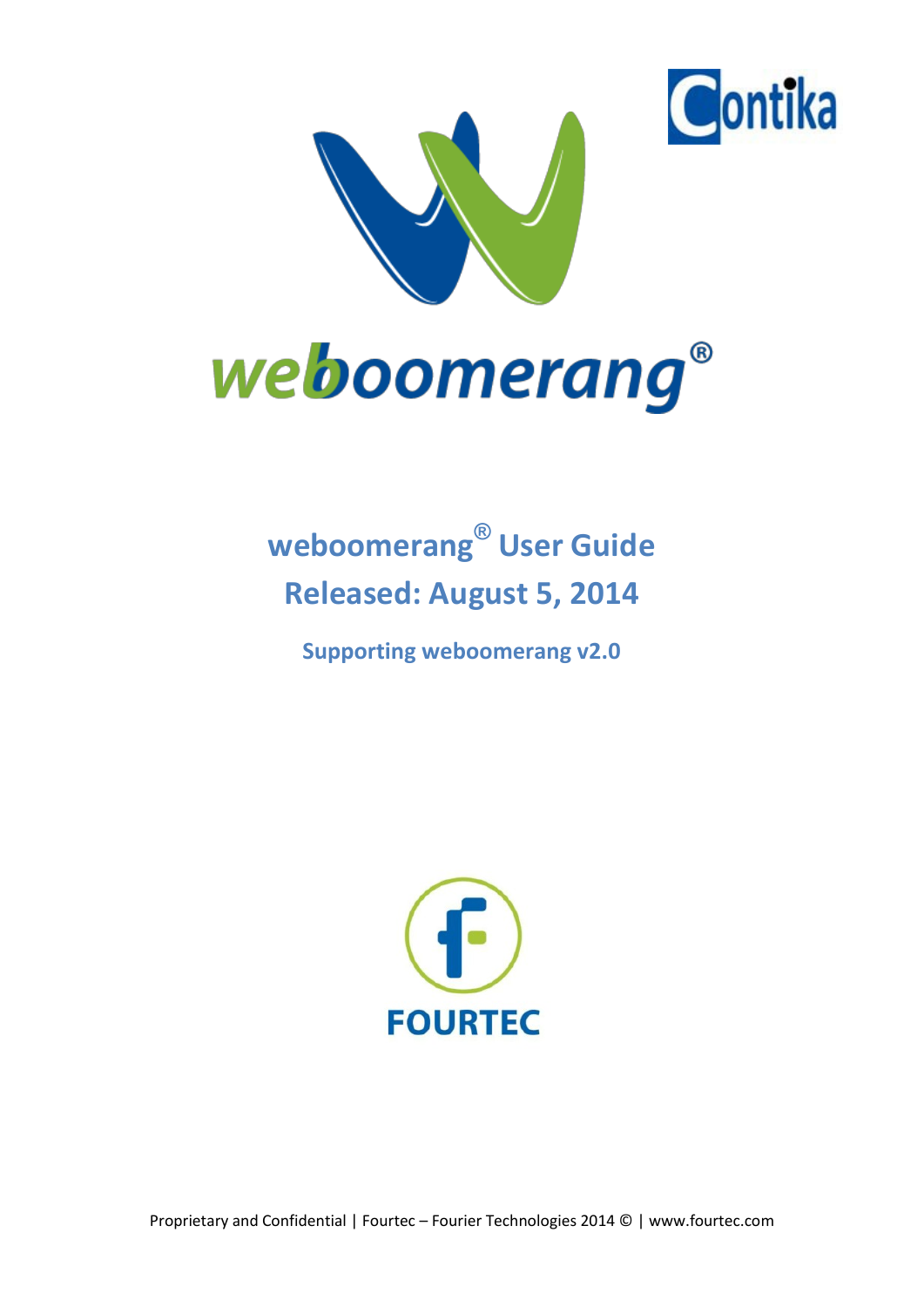

# **Table of Contents**

| What is the Boomerang Feature? And How is the weboomerang Different? 1 |
|------------------------------------------------------------------------|
|                                                                        |
|                                                                        |
|                                                                        |
|                                                                        |
|                                                                        |
|                                                                        |
|                                                                        |
|                                                                        |
|                                                                        |
|                                                                        |
|                                                                        |
|                                                                        |
|                                                                        |
|                                                                        |
|                                                                        |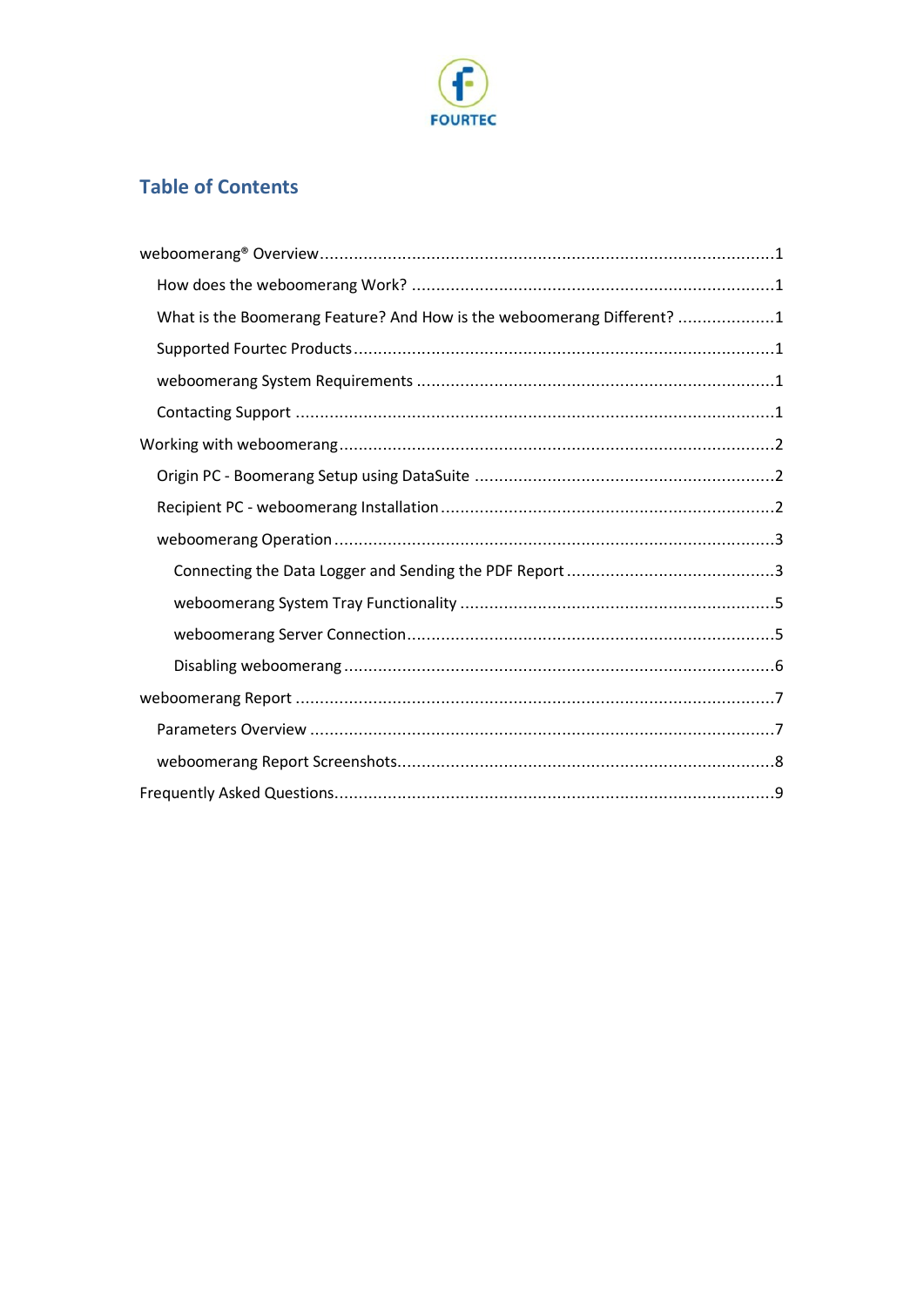

# **weboomerang® Overview**

Fourtec's weboomerang application is a cloud-based solution for automatically emailing PDF trip reports directly to designated recipients, as soon as the product shipment reaches its destination.

# **How does the weboomerang Work?**

Combining Fourtec's innovative *Boomerang* feature with the *weboomerang* application, you can automatically receive a detailed trip report via email, in PDF format, as soon as the logger is connected to the PC during transit or at the final destination. No need for DataSuite software installation or local email clients on the destination PC. You just connect the logger and the *weboomerang* application handles the rest, up until the report reaches your inbox.

# **What is the Boomerang Feature? And How is the weboomerang Different?**

Existing Fourtec users may already be familiar with the DataSuite software's Boomerang feature, supporting automatic delivery of PDF data reports when the loggers are connected to a PC. Until today, this feature required DataSuite to be installed on both the shipper PC (for logger configuration) and recipient PC (for report delivery). With the weboomerang, you don't need DataSuite to be running on the recipient PC at all.

Instead, the light and easy-to-use weboomerang app installs quickly on the recipient PC and runs in the background, waiting for a supported logger to be connected to the PC. When this happens, weboomerang will automatically detect the device, generate and email a PDF data report, via Fourtec's cloud server, to the email addresses pre-configured at point of origin on the logger. A copy of the PDF report is even copied to the PC, for local viewing.

# **Supported Fourtec Products**

**weboomerang v1.0:** PicoLite single-trip USB logger

**weboomerang v2.0:** PicoLite single-trip USB logger, MicroLite II USB logger, MicroLogPRO II USB logger

# **weboomerang System Requirements**

- · Supported Operating Systems: Windows Vista, 7 and 8.1 (32 and 64-bit)
- · Windows Installer 4.5; Microsoft .NET Framework 4 and Update for .NET Framework 4 (KB2468871)

*Note: If your system is missing these components, they will be installed together with the weboomerang application.*

## **Contacting Support**

Visit our website at: www.fourtec.com/support

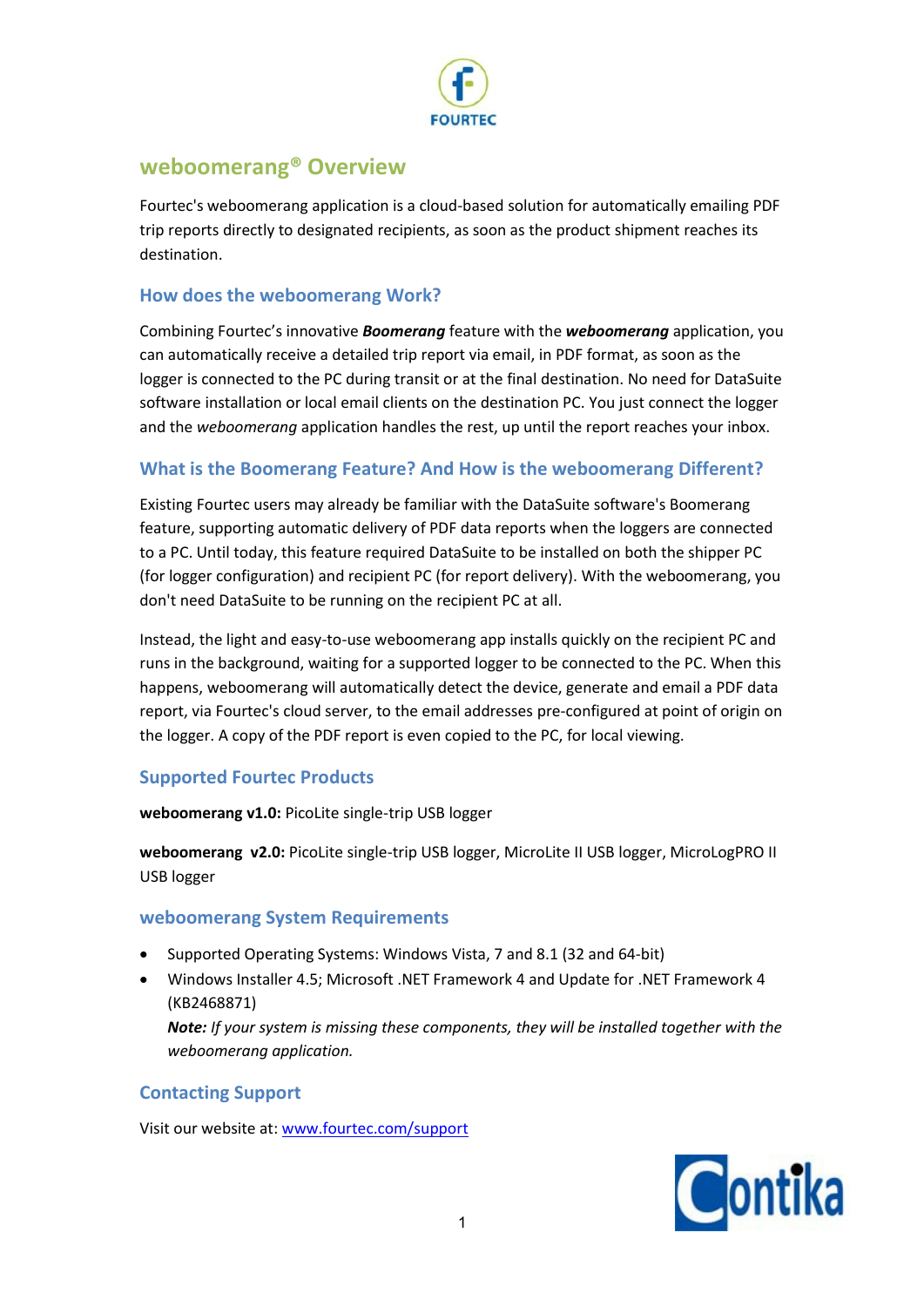

# **Working with weboomerang**

# **Origin PC - Boomerang Setup using DataSuite**

You must first configure the data logger using the Boomerang feature.

*For more details on the DataSuite software and Boomerang feature, consult the DataSuite User Guide available on the Fourtec Download Center (www.fourtec.com/downloadcenter)*

- 1. Ensure DataSuite is installed and enter the logger Setup window (right-click icon on the logger icon in Map View and select **Setup**).
- 2. Configure the logger using the **Properties** and **Sensor** tabs, and then click on the **Boomerang Report** tab. Select the **Include Boomerang Report** checkbox to enable this feature on the connected logger.
- 3. Select the relevant temperature unit, **C** or **F**.
- 4. Enter the **Generated by** and **Comment** fields.
- 5. To add the report recipients, click **Add Contacts** and select from the contact list or click

to manually add one or more email addresses.

6. When complete, click **Setup and Run**. The PicoLite is now recording data.

# **Recipient PC - weboomerang Installation**

The Recipient PC is defined as the computer to which the logger will be connected following shipment, in order to download its data and email the trip report, in PDF format, to the email addresses configured on the logger at the origin PC.

*Note: The Recipient PC must be connected to the Internet.*

- 1. Go to www.fourtec.com and download the weboomerang application from the homepage.
- 2. Follow the installation instructions. Once installed, weboomerang will already be enabled and running in your Windows system tray. This is the application icon:  $\mathbf{W}$ . A short-cut is created in the desktop as well as in the Windows Start menu: *Start > All Programs > Fourtec > weboomerang*.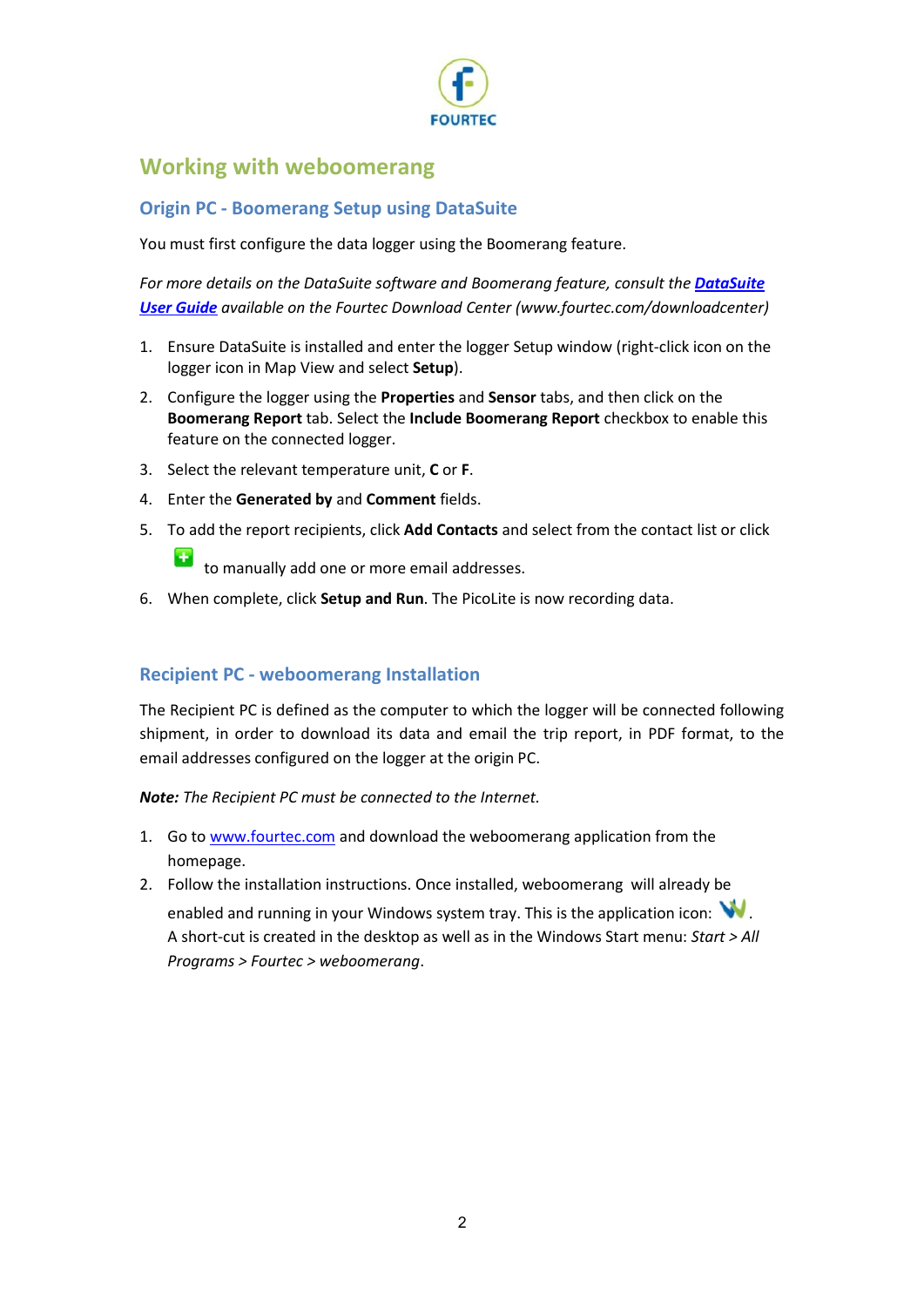

# **weboomerang Operation**

#### **Connecting the Data Logger and Sending the PDF Report**

1. Connect a running, Boomerang-configured data logger to the Recipient PC. The weboomerang interface will automatically open and begin the device identification process.

**Note:** weboomerang is capable of detecting multiple loggers simultaneously, not just one at a time.

|                             |    | <b>Cloud Server Connection Status</b><br>Note: Keep device connected to USB port during operation | Ð |
|-----------------------------|----|---------------------------------------------------------------------------------------------------|---|
| <b>Device Name</b>          | SN |                                                                                                   |   |
|                             |    | Identifying device                                                                                |   |
|                             |    |                                                                                                   |   |
| <b>PDF Report Location:</b> |    |                                                                                                   |   |

*Identifying a Device*

2. Once identified, the application will download data from the logger and then upload it to the cloud server for report generation and delivery. Each stage of the process is indicated with a relevant message in the status bar.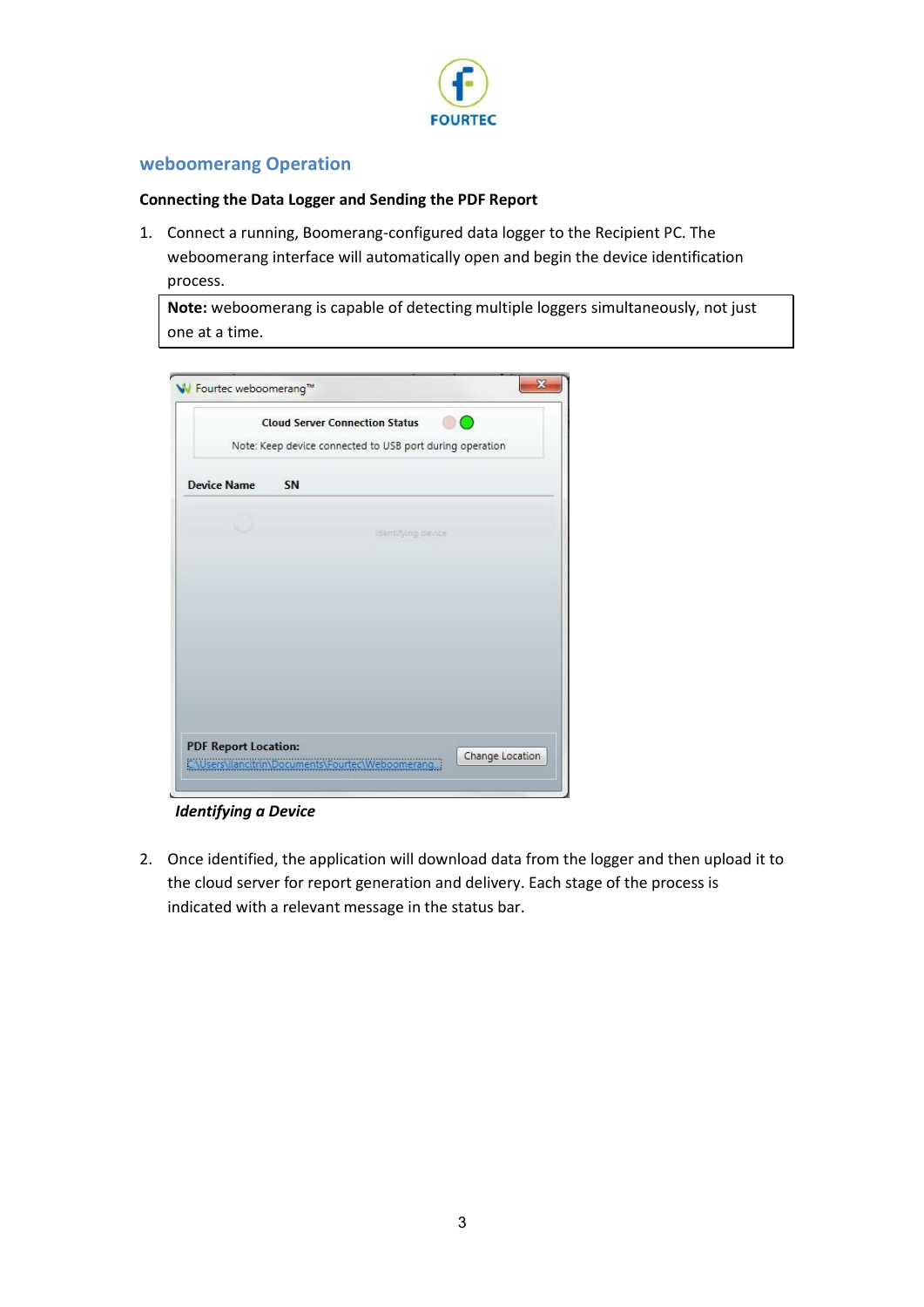

|                             |         | <b>Cloud Server Connection Status</b><br>Note: Keep device connected to USB port during operation | $\circ$         |                             |         | <b>Cloud Server Connection Status</b><br><b>DO</b><br>Note: Keep device connected to USB port during operation |  |
|-----------------------------|---------|---------------------------------------------------------------------------------------------------|-----------------|-----------------------------|---------|----------------------------------------------------------------------------------------------------------------|--|
| <b>Device Name</b>          | SN      |                                                                                                   |                 | <b>Device Name</b>          | SN      |                                                                                                                |  |
| fourtec                     | 1002473 | Uploading data to server                                                                          | <b>CO</b>       | fourtec                     | 1002473 | Report was sent successfully                                                                                   |  |
|                             |         |                                                                                                   |                 |                             |         |                                                                                                                |  |
|                             |         |                                                                                                   |                 |                             |         |                                                                                                                |  |
|                             |         |                                                                                                   |                 |                             |         |                                                                                                                |  |
| <b>PDF Report Location:</b> |         | C:\Users\ilancitrin\Documents\Fourtec\Weboomerang.                                                | Change Location | <b>PDF Report Location:</b> |         | Change Location<br>CNUsers\ilancitrin\Documents\Fourtec\Weboomerang                                            |  |

Uploading data to server **Report was sent successfully** 

- 3. Status bar functionality:
	- a. The green status bar in the weboomerang interface indicates that the data upload process is working normally, with no interruptions.
	- b. If the bar is red, this indicates an error in the data upload process, usually due to a communication error between the PC and the server. If this happens, then the server connection status LED should also be red. Communication loss is usually temporary and very brief. However, if it persists, check your PC Internet connection is stable as the issue may be local and not server-based.
- 4. Once the PDF report has been sent, a copy is also saved on the local PC at the default path shown in the PDF Report Location window at the bottom of the interface. Click the

PDF icon to open the report locally. You can also view all reports stored here by clicking the report location link, or change the report location using the **Change Location**

button. A grey PDF icon indicates that the report is not yet available locally.

*PDF Report Location:*

| <b>PDF Report Location:</b><br>C:\Users\ilancitrin\Documents\Fourtec\Boomerang Rep | Change Location                                         |
|------------------------------------------------------------------------------------|---------------------------------------------------------|
|                                                                                    | C:\Users\ilancitrin\Documents\Fourtec\Boomerang Reports |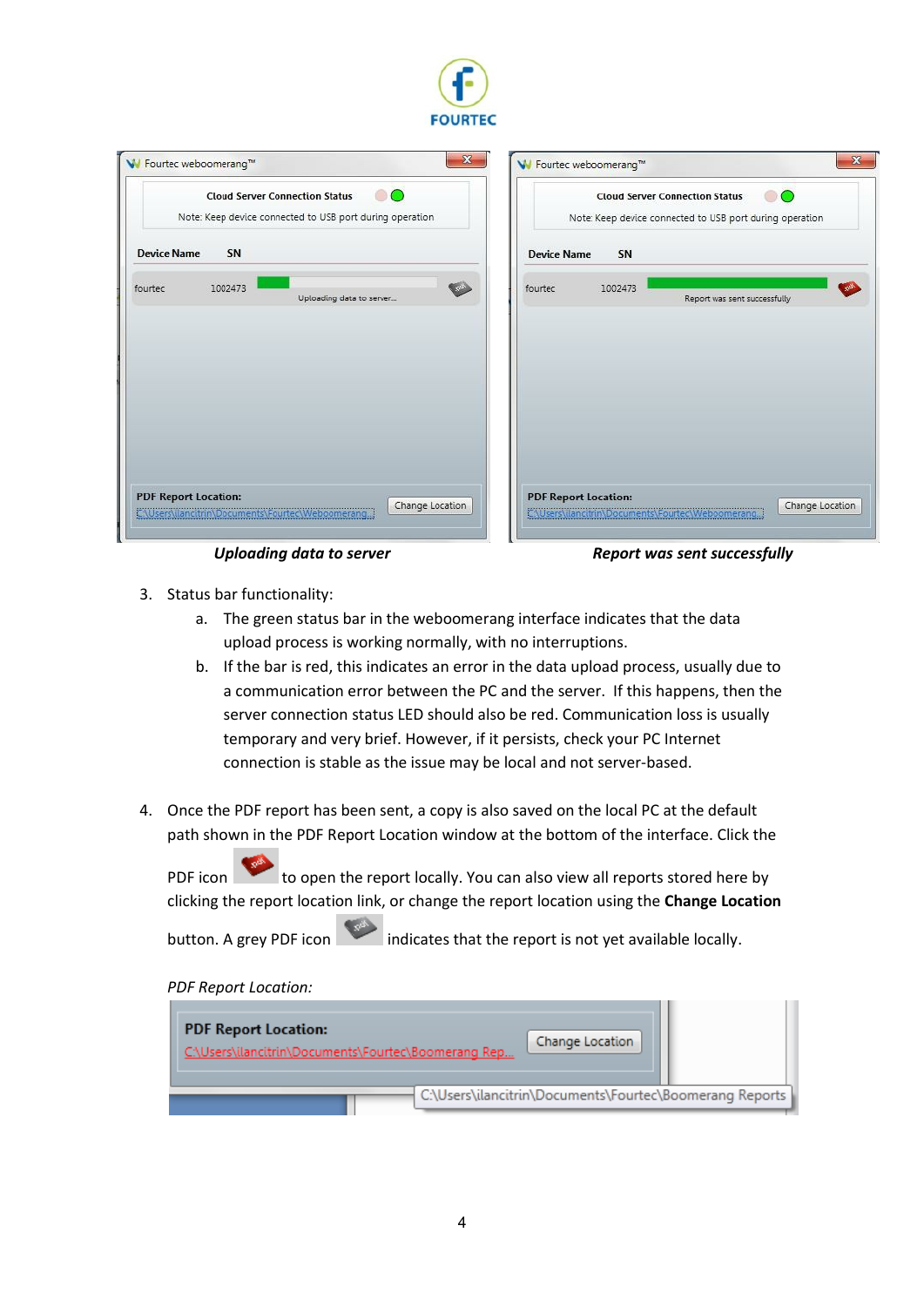

#### **weboomerang System Tray Functionality**

- 1. To launch the weboomerang via the system tray, just double click the weboomerang icon or select the **Open weboomerang** menu item.
- 2. To view the weboomerang version, select the About menu item:



3. If weboomerang is in Disabled status (when DataSuite is opened), the system tray icon

will appear as follows:  $\mathbf{V}$ 

#### **weboomerang Server Connection**

As soon as the logger is connected to the PC, the weboomerang will establish a connection to the Fourtec cloud server in order to generate and deliver the report. As long as the PC has Internet connection and the device is connected, the weboomerang will remain online.

Online status is indicated via the system tray icon tooltip:



Or via the server connection status window at the top of the main weboomerang interface.

When connected to the server, the LED is green:



When disconnected from the server e.g. no devices are currently detected by weboomerang, or there is Internet connection, the system tray tooltip is as follows:

| - 33 下等時 31 (0)                        |  |  | <b>IZDZ PM</b><br>05-Aug-14                                                                                                                                                                                                                                                                 |  |
|----------------------------------------|--|--|---------------------------------------------------------------------------------------------------------------------------------------------------------------------------------------------------------------------------------------------------------------------------------------------|--|
| $E = 1$ Belleville $E = 1$ the $V = V$ |  |  | <u>and the contract of the contract of the contract of the contract of the contract of the contract of the contract of the contract of the contract of the contract of the contract of the contract of the contract of the contr</u><br>Fourtec weboomerang® (no device detected) $\bullet$ |  |

The server connection status window LED will indicate red:

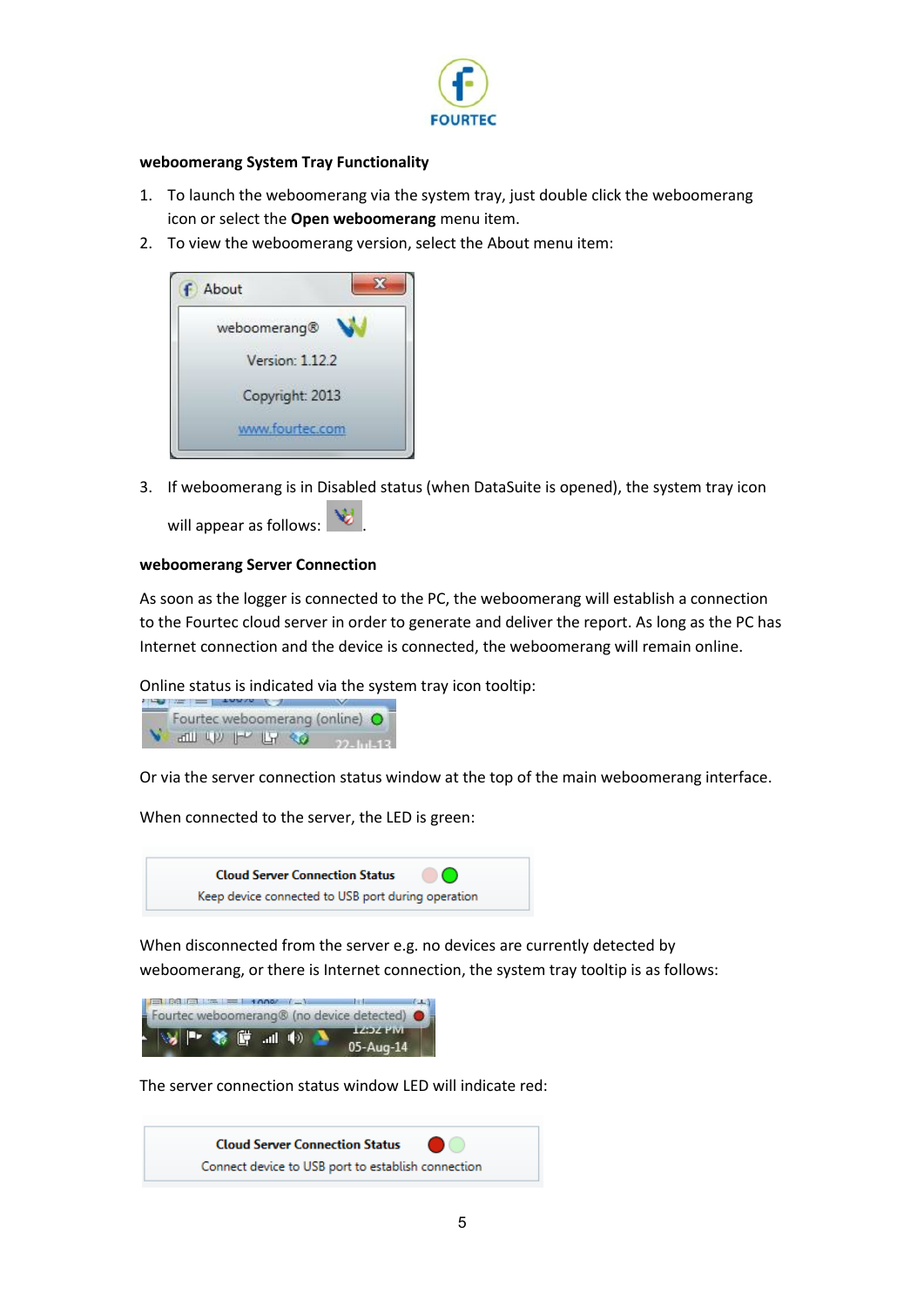

#### **Disabling weboomerang**

As previously mentioned, DataSuite does not need to be installed on the Recipient PC. However, if the user operating this PC decides to run DataSuite, as soon as it is launched the weboomerang application will be automatically disabled. For DataSuite to detect the logger you must reconnect the device to the PC USB port. Once DataSuite is closed, weboomerang will be automatically enabled, and ready to detect connected devices.

|                             | <b>Cloud Server Connection Status</b>                    |
|-----------------------------|----------------------------------------------------------|
|                             | Note: Keep device connected to USB port during operation |
| Device Name                 | 531                                                      |
|                             | weboomerang is disabled                                  |
|                             |                                                          |
|                             |                                                          |
|                             |                                                          |
|                             |                                                          |
| <b>PDF Report Location:</b> |                                                          |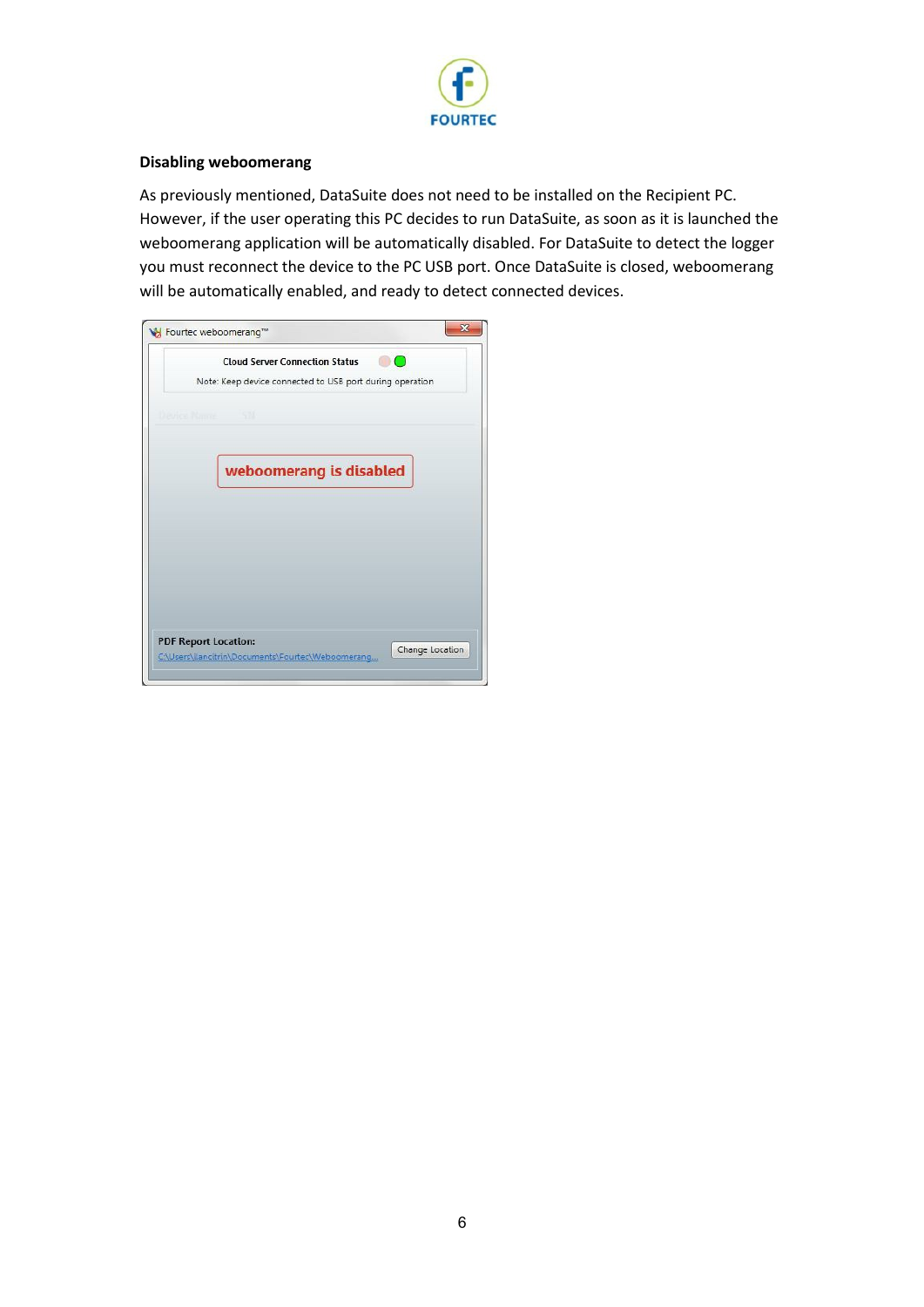

# **weboomerang Report**

# **Parameters Overview**

The data report generated by the weboomerang application is created in PDF format and includes the following information:

### **Report Profile**

- · Generation Date
- · Generated By
- · Time Zone
- · Date/Time Format

### **Logger Information**

- · Name
- · Model
- · Serial Number
- · Firmware Version
- Memory mode (cyclic/non-cyclic)
- · Battery Level

### **Logging Summary**

- · Data Cycle Range
- · Data Set Duration
- · Sampling Rate
- · Setup Time for PicoLite only
- · First Run Time for PicoLite only

## **Logging Statistics**

- · Total Samples
- · Min, Max and Average Values
- · MKT

## **Alarm Summary** *(in the event that alarms were recorded)*

- · Low and High alarm limits
- · Alarm Start and End times
- · Total alarm duration
- Alarm type Low or High
- · Alarm value

### **Event & Time Stamp Summary Tables**

- · Time that time stamp was marked
- · Associated comment e.g. Device disconnected from PC
- · Temperature Value when time was marked

### **Data Graph**

Per logger sensor

### **Data Table**

- · All recorded samples in logger memory
- · Time stamp
- · Alarm indication High or Low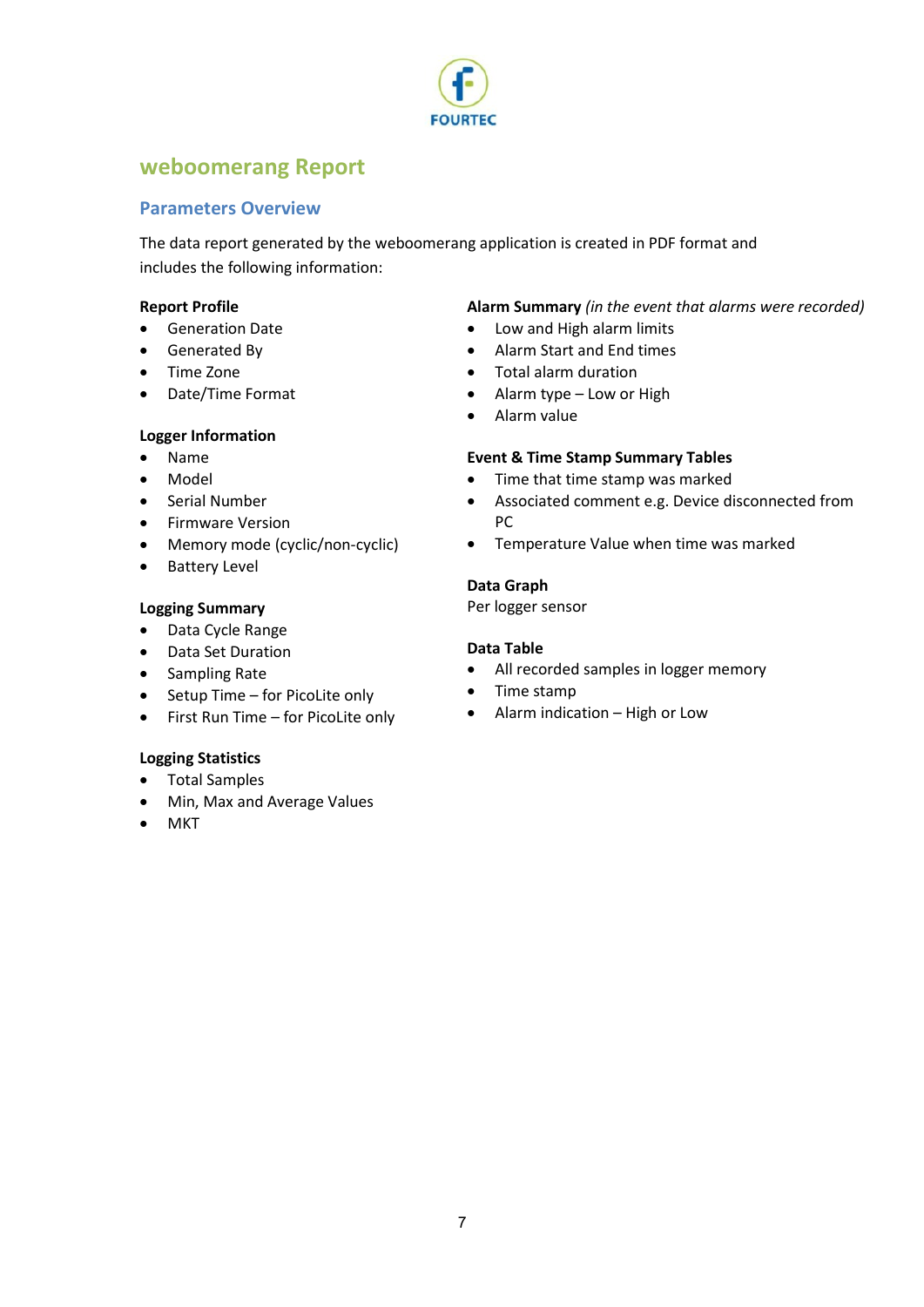

# **weboomerang Report Screenshots**

# **Report summary and a set of the contract of the Report graph**

| cyclic               | 05/08/2014 13:18:00  |                                                                                                        |                                                                                        |            |
|----------------------|----------------------|--------------------------------------------------------------------------------------------------------|----------------------------------------------------------------------------------------|------------|
|                      |                      |                                                                                                        |                                                                                        |            |
|                      |                      |                                                                                                        |                                                                                        |            |
|                      | dd/MM/yyyy HH:mm:ss  |                                                                                                        |                                                                                        |            |
| $UTC + 3$            |                      |                                                                                                        |                                                                                        |            |
|                      |                      |                                                                                                        |                                                                                        |            |
|                      |                      |                                                                                                        |                                                                                        |            |
|                      |                      |                                                                                                        |                                                                                        |            |
| 15236                |                      |                                                                                                        |                                                                                        |            |
|                      |                      |                                                                                                        |                                                                                        |            |
| Cyclic               |                      |                                                                                                        |                                                                                        |            |
| 100%                 |                      |                                                                                                        |                                                                                        |            |
|                      |                      |                                                                                                        |                                                                                        |            |
|                      |                      |                                                                                                        |                                                                                        |            |
|                      |                      |                                                                                                        |                                                                                        |            |
|                      |                      |                                                                                                        |                                                                                        |            |
|                      |                      |                                                                                                        |                                                                                        |            |
|                      |                      |                                                                                                        |                                                                                        |            |
|                      |                      |                                                                                                        |                                                                                        |            |
| <b>Total Samples</b> | <b>Minimum Value</b> | <b>Maximum Value</b>                                                                                   | <b>Average Value</b>                                                                   | <b>MKT</b> |
|                      |                      |                                                                                                        |                                                                                        |            |
|                      |                      | <b>Cyclic test</b><br>PicoLite V2<br>1.11.11<br>1 minute<br>30/06/2014 11:49:10<br>30/06/2014 11:49:15 | 25/07/2014 04:16:15 to 05/08/2014 13:11:04<br>11 days, 8 hours, 54 minutes, 49 seconds |            |



weboomerang<sup>®</sup> Report

| ٠              | <b>Time Stamp</b>   | Comment                                            | Temperature          |
|----------------|---------------------|----------------------------------------------------|----------------------|
| 1              | 29/07/2014 08:53:56 | Logger paused after PC connection                  | 84.20 °F             |
| $\overline{z}$ | 29/07/2014 09:29:13 | Logger un-paused 15 minutes after PC disconnection | 77.90 °F             |
| 3              | 03/08/2014 10:11:10 | Logger paused after PC connection                  | 77.90 °F             |
| 4              | 03/08/2014 10:29:09 | Logger un-paused 15 minutes after PC disconnection | 78.80 <sup>7</sup> F |
| 5              | 04/08/2014 09:26:33 | Logger paused after PC connection                  | 86.90 <sup>*</sup> F |
| 6              | 04/08/2014 09:46:15 | Logger un-paused 15 minutes after PC disconnection | 81.50 °F             |
| 7              | 04/08/2014 15:02:38 | Logger paused after PC connection                  | 82.40 °F             |
| s              | 04/08/2014 15:17:54 | Logger un-paused 15 minutes after PC disconnection | 76.10 °F             |
| ۰              | 05/08/2014 13:11:04 | Logger paused after PC connection                  | 88.70 °F             |

Data Graph



# *Report data table*



weboomerang<sup>®</sup> Report

#### Logger Data Table

| ۰  | <b>Sample Time</b>  | Temperature          |
|----|---------------------|----------------------|
| 1  | 25/07/2014 04:16:15 | 82.40 °F             |
| 2  | 25/07/2014 04:17:15 | 82.40 °F             |
| 3  | 25/07/2014 04:18:15 | 82.40 °F             |
| 4  | 25/07/2014 04:19:15 | 82.40 °F             |
| 5  | 25/07/2014 04:20:15 | 82.40 <sup>°</sup> F |
| 6  | 25/07/2014 04:21:15 | 82.40 °F             |
| 7  | 25/07/2014 04:22:15 | 82.40 °F             |
| s  | 25/07/2014 04:23:15 | 82.40 °F             |
| 9  | 25/07/2014 04:24:15 | 82.40 °F             |
| 10 | 25/07/2014 04:25:15 | 82.40 °F             |
| 11 | 25/07/2014 04:26:15 | 82.40 °F             |
| 12 | 25/07/2014 04:27:15 | 82.40 °F             |
| 13 | 25/07/2014 04:28:15 | 82 40 °F             |
| 14 | 25/07/2014 04:29:15 | 82.40 °F             |
| 15 | 25/07/2014 04:30:15 | 82.40 °F             |
| 16 | 25/07/2014 04:31:15 | 82.40 °F             |
| 17 | 25/07/2014 04:32:15 | 82.40 °F             |
| 18 | 25/07/2014 04:33:15 | 82.40 °F             |
| 19 | 25/07/2014 04:34:15 | 82.40 °F             |
| 20 | 25/07/2014 04:35:15 | 82.40 °F             |
| 21 | 25/07/2014 04:36:15 | 82.40 °F             |
| 22 | 25/07/2014 04:37:15 | 82.40 °F             |
| 23 | 25/07/2014 04:38:15 | 82.40 °F             |
| 24 | 25/07/2014 04:39:15 | 82.40 °F             |
| 25 | 25/07/2014 04:40:15 | 82.40 °F             |
| 26 | 25/07/2014 04:41:15 | 82.40 °F             |
| 27 | 25/07/2014 04:42:15 | 82.40 °F             |
| 28 | 25/07/2014 04:43:15 | 82.40 °F             |
| 29 | 25/07/2014 04:44:15 | 82.40 °F             |
| 30 | 25/07/2014 04:45:15 | 82.40 °F             |
| 31 | 25/07/2014 04:46:15 | 82.40 °F             |